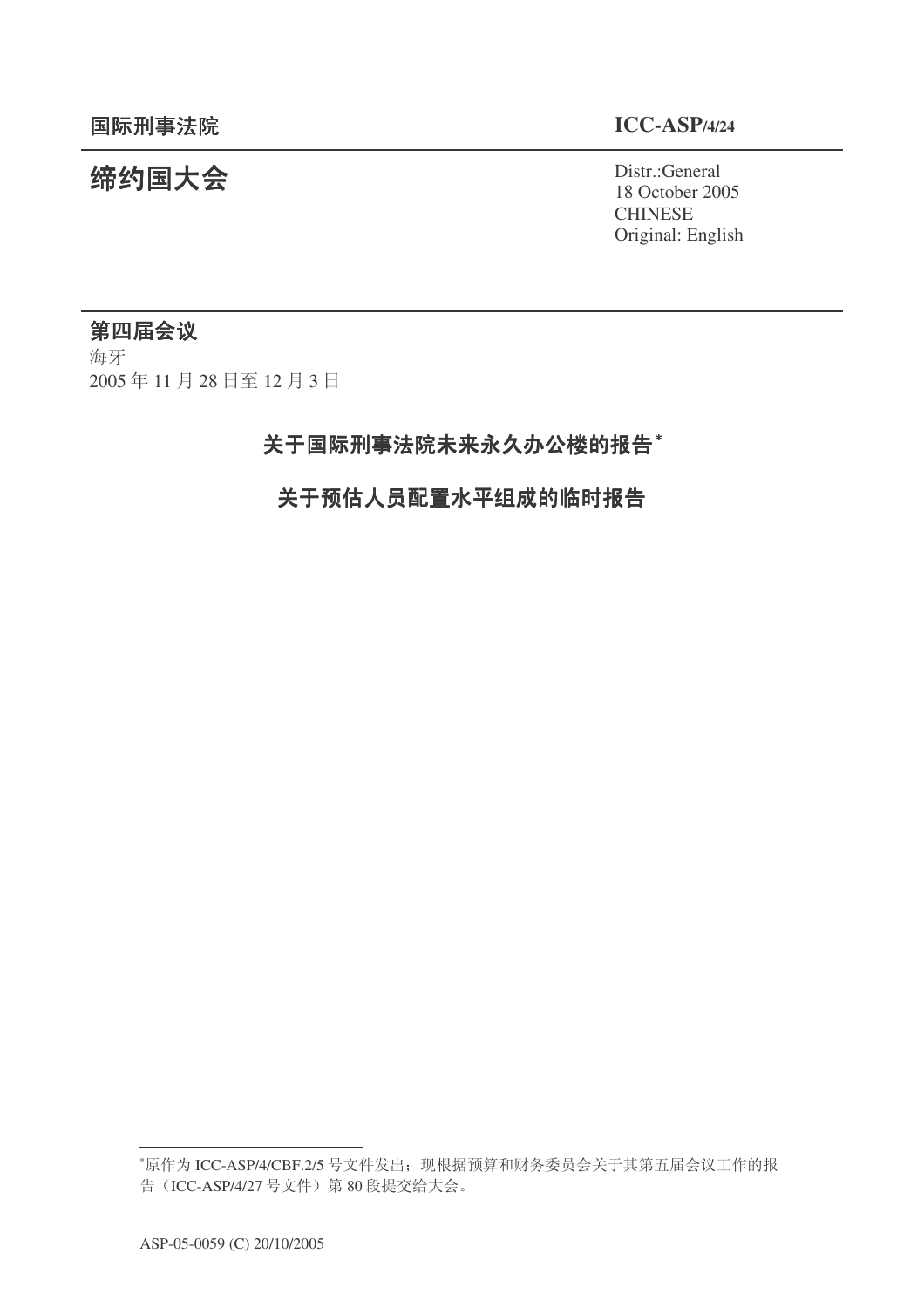# 关于国际刑事法院 未来永久办公楼的报告



由国际刑事法院编写。这一临时报告是根据 2005 年 4 月 4 日-6 日在海牙举行的预算和 财务委员会关于第四届会议工作的报告 (2005年4月15日)第34段提交(ICC-ASP/4/2)的。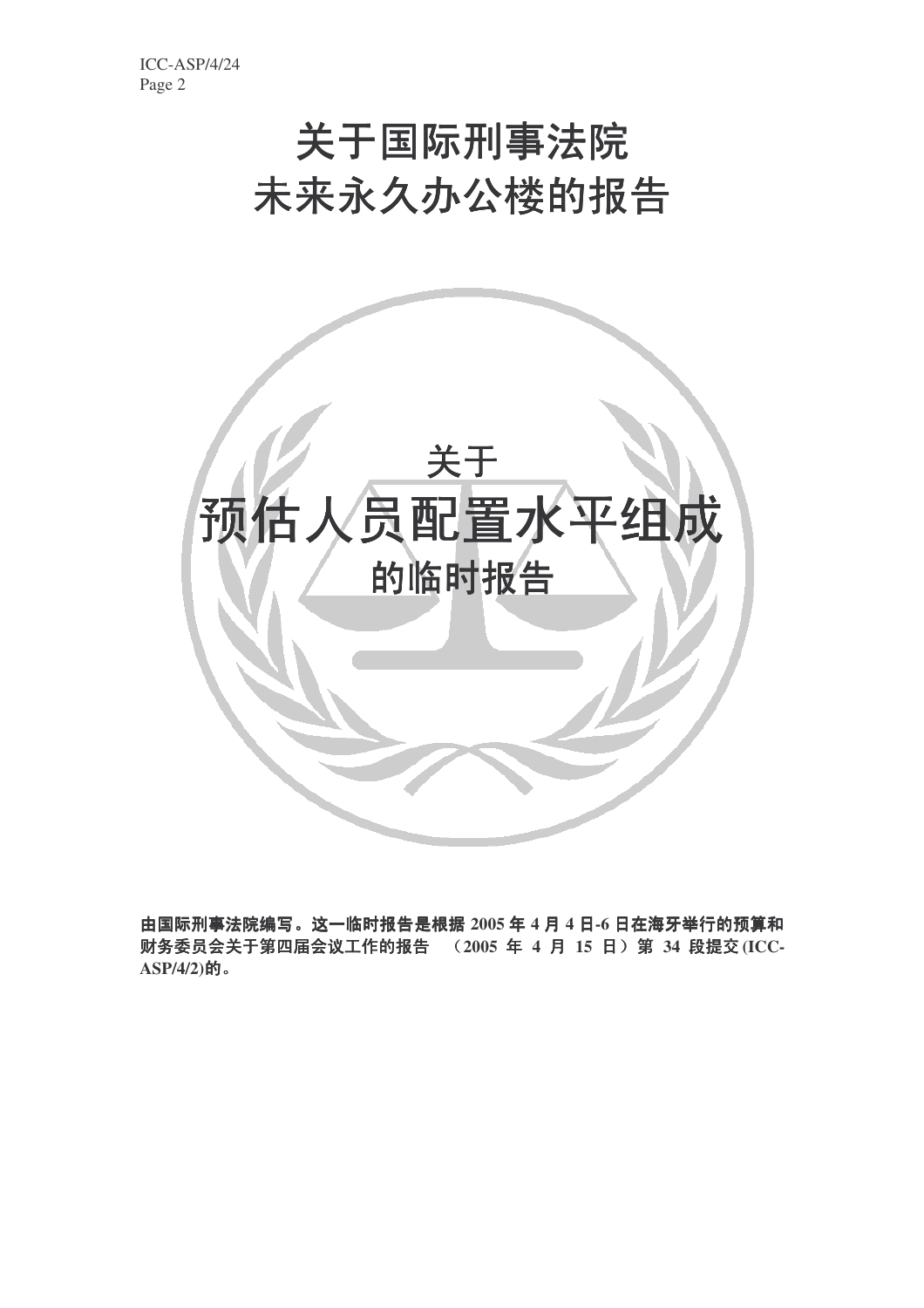# 目录

| 前言                                     |    |
|----------------------------------------|----|
| 导言                                     |    |
| 确定适当人员配置水平所使用的一般做法和主要规划设想              |    |
| 一般做法: 资源驱动的人员配置水平规划<br>L1              |    |
| 确定适当人员配置水平所使用的主要规划设想<br>L <sub>2</sub> |    |
| I.2.1 灵活性——常设规模和全额规模                   |    |
| I.2.2 调查的复杂性                           | 8  |
| I.2.3 调查/案件的比例                         | 9  |
| 法院规模模式——一种计算和审查适当配置人员水平的新方法<br>П.      | 10 |
| 进一步的规划工作和正在进行的对预估人员配置水平的审议<br>结论:      | 12 |

本报告由国际刑事法院永久办公用房机关间委员会在 Hans-Peter Kaul 法官的主 持下编写。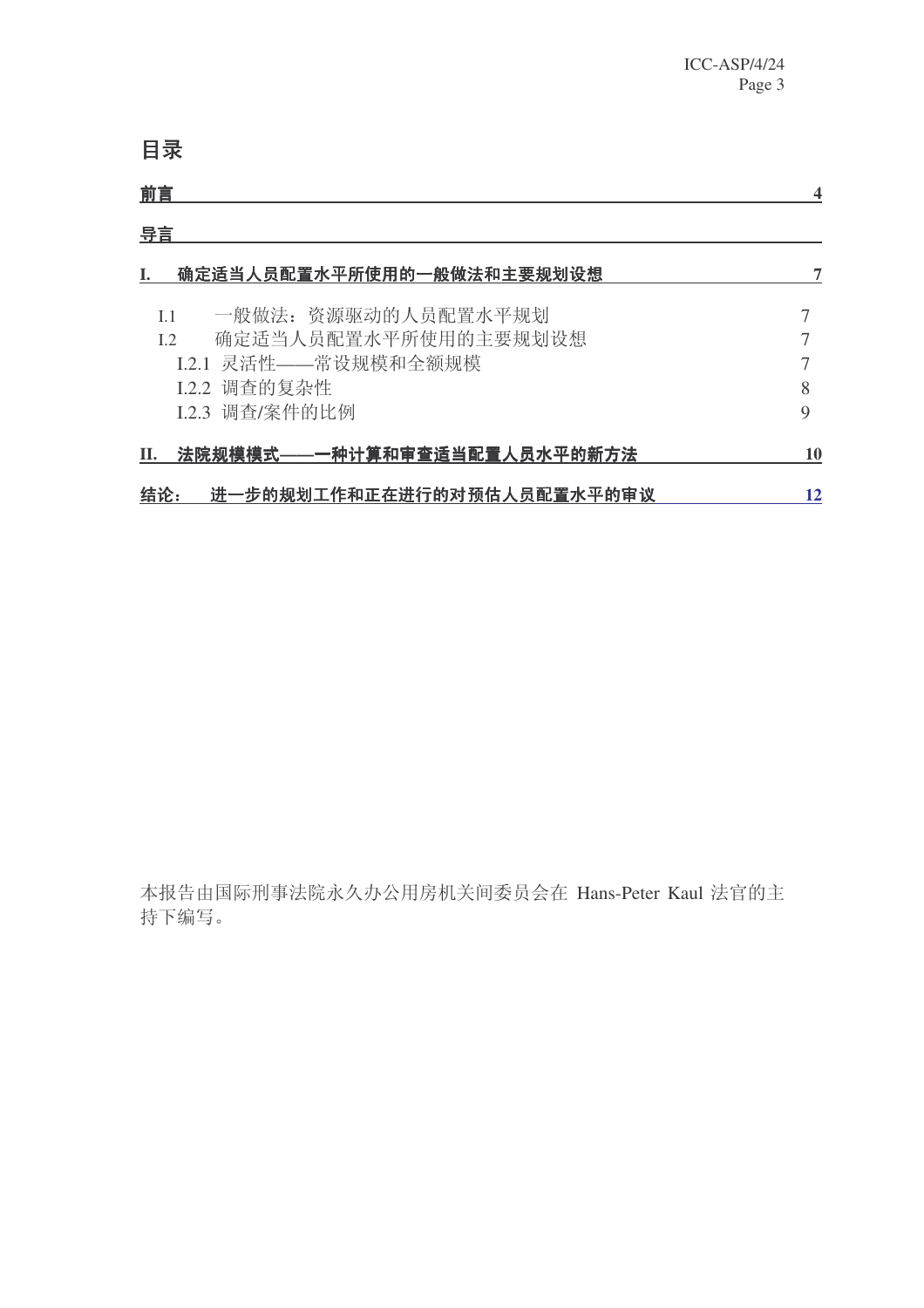### 前言

这份临时报告题为"预估人员配置水平组成", 是国际刑事法院 2005 年提交的 关于法院未来永久办公楼的五份报告中的第四份。

- 1. "关于国际刑事法院未来永久办公楼的报告——— 项目介绍" (ICC-ASP/4/CBF.1/3) 是根据预算和财务委员会 2004 年 8 月 17 日向缔约国大 会(大会)提交的关于法院永久办公楼的讨论的报告 (ICC-ASP/3/17)的 第4段提交的:
- 2. "关于国际刑事法院未来永久办公楼的报告 -- 办公用房 备选方案" (ICC-ASP/4/1) 是 2004年9月6日--10日在海牙举行的缔约国第三届会 议要求提交的:
- 3. "关于国际刑事法院未来永久办公楼的报告 ——办公用房备选方案的财 务比较" (ICC-ASP/4/CBF.2/4) 是 2005 年 4 月 4 日─6 日在海牙举行的预 算和财务委员会第四届会议要求提交的:
- 4. 这份"关于国际刑事法院未来永久办公楼的报告 ——关于预估人员配置 水平组成的临时报告" (ICC-ASP/4/CBF.2/5) 是 2005 年 4 月 4 日─6 日 在海牙举行的预算和财务委员会第四届会议要求提交的:
- 5. "关于国际刑事法院未来永久办公楼的报告 -- 其他国际组织为其办公 用房使用的供资方法" (ICC-ASP/4/CBF.2/6) 是 2005 年 4 月 4 日─ 6 日 在海牙举行的预算和财务委员会第四届会议要求提交的。

法院认为, 这五份报告表明在过去一年中已取得很大进展, 而且关于未来永久 办公楼的许多重要问题已经得到澄清。如果目标是在 2012 年免租金期间结束前 建成办公楼的话, 有必要继续保持这样的进展速度。

法院希望这一系列报告将给预算和财务委员会和大会关于法院未来永久办公楼 关键问题包括办公楼建设适当供资方法的问题的进一步深入讨论提供一个坚实 基础。

最后, 法院认为努力就供资方法使缔约国达成满意的一致意见将是这一项目在 2005<sup>-2006</sup>年的主要优先重点。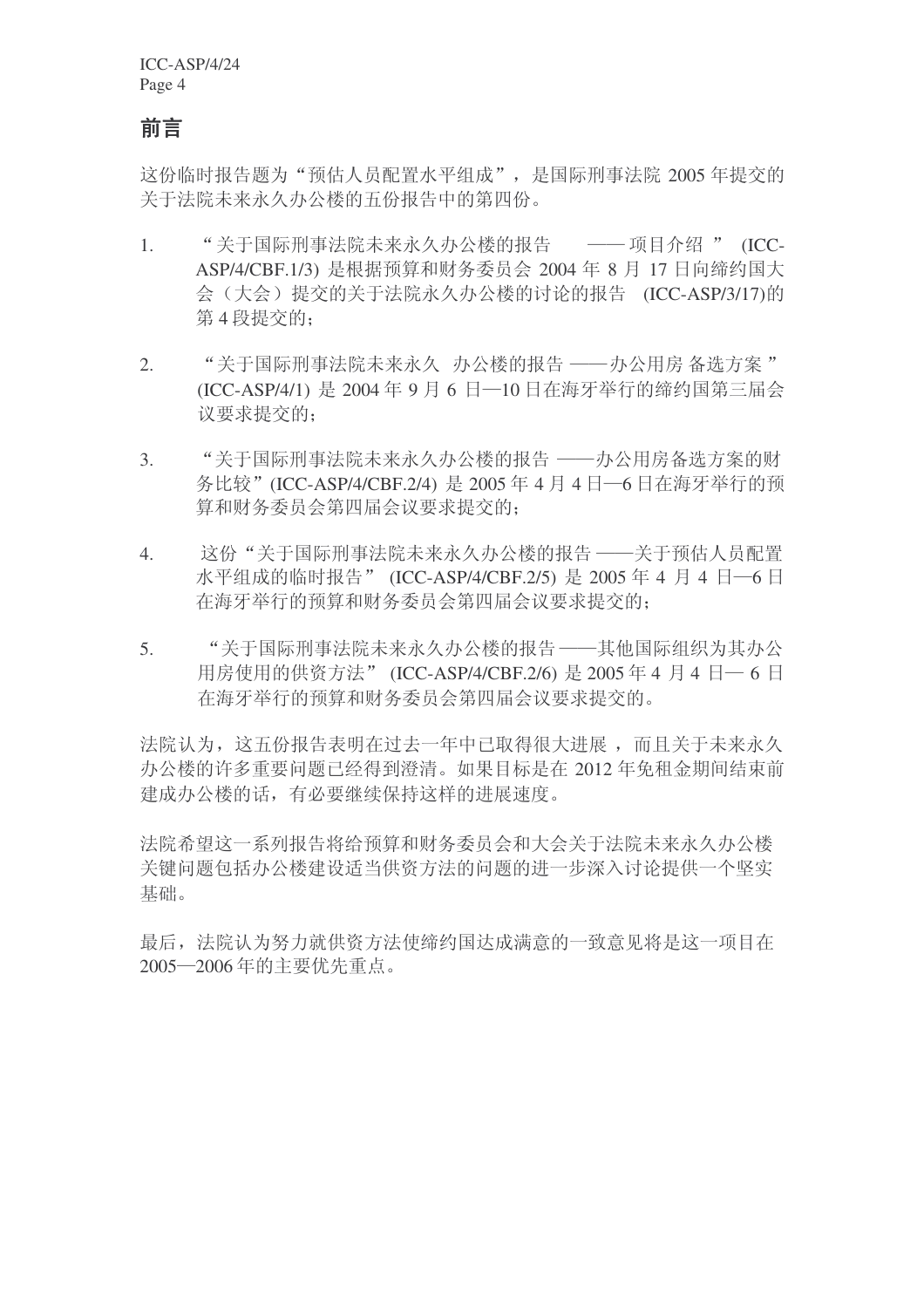# 导言

1. 预算和财务委员会在其 2005 年 4 月 4 日至 6 日在海牙举行的第四届会议之 后, 请法院提供关于项目介绍 (ICC-ASP/CBF.1/3)中谈到的预估人员配置组成 的更详细资料, 在那份文件中, 法院预想其未来永久办公楼的计划应为容纳下 列范围间的数量灵活的工作场所提供空间:

- 常设规模 (950),
- 全额规模 (1,300)。

2. 決院要求委员会理解其在这份临时报告中的意图:

- 解释常设规模(950)和全额规模(1,300)主要规划设想;
- 但避免提供法院各组织单位的详细人员配置预估数。

(注:详细的人员预估数将在2006年初提交给预算和财务委员会。)

3. 这一做法的根本原因是目前正在对现人员配置预估数(法院 2005年1月做 出的) 进行积极和不断的审议。审议通过:

#### 法院规模模式-计算和审议适当人员配置水平的新做法进行。

4. 自从2005年初编写项目介绍以来, 法院制定中、长期规划和酝酿有关规划 设想的做法和方法已经历了相当大的发展。

5. 可以忆及的是, 在 2005 年 4 月 4 日 - 6 日在海牙举行预算和财务委员会会 议时, 法院第一次'介绍了其战略规划项目小组正 在进行的工作。特别是这一小 组还一直在开发作为计算和审议适当人员配置水平的一种新方法的所谓法院规 模模式(对法院规模模式的详细说明见下面)。

 $6.$  在预算和财务委员会 2005 年 4 月会议之后, 一个日益变得明朗的事实是, 战略规划项目小组 关于法院规模 模式的不断进展的工作将为审议预估人员配置 水平的适宜性和永久办公用房机关间委员会 2004/2005 年提出的相应的办公空 间要求提供一个新的和有希望的方法。

7. 根据这一情况,应该指出的是,法院规模模式提出的预估人员配置和办公 空间要求可能与永久办公用房机关 间委员会在项目介绍中 提出的要求非常类 似。然而, 法院有理由相信, 法院规模模式提出的法院各组织单位的详细人员 配置预估数可能会更可靠、更实在和更现实。

 $^{-1}$  见预算和财务委员会关于其第四届会议工作的报告(ICC-ASP/4/2), 第40-42段。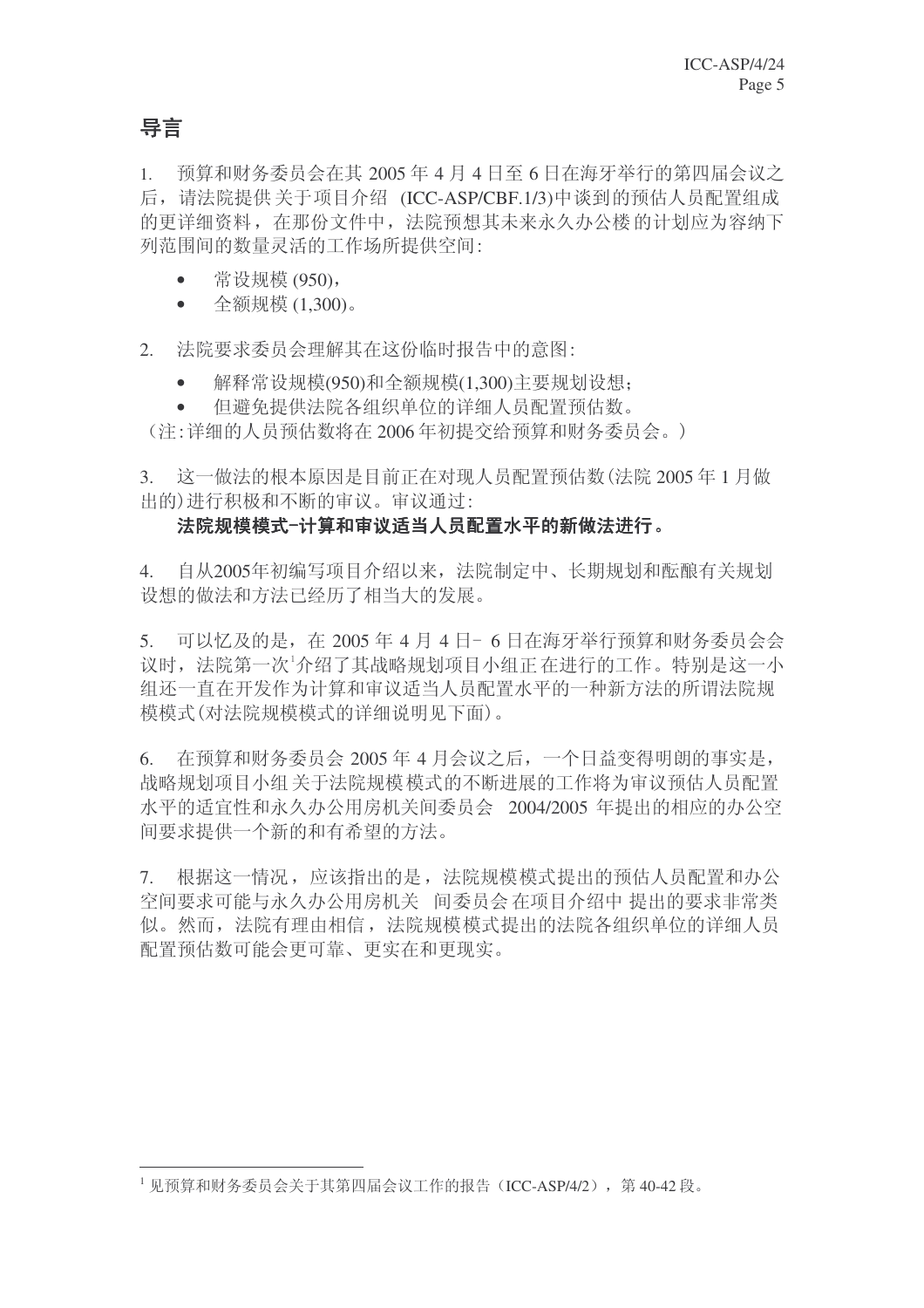ICC-ASP/4/24 Page 6

- 8. 因此, 在编写这一报告时, 法院面临着如下难题:
	- 根据 2004/2005 年提出的"常设规模" (950)和"全额规模" (1,300)所 预估的人员配置水平 是否应在本报告中继续加以解释, 尽管这些水平 目前正通过新的法院规模 模式方法进行不断和积极 的审议,而这可能 导致对法院各组织单位产生不同的但更加可靠和更加现实的人员配置 估计数?
	- 还是法院应该推迟提出详细的人员配置预 估数直到正在不断和积极进 行的法院规模模式审议已经完成并且已对法院各组织单位提出更加可 靠和更加现实的人员配置预估数?

 $9.$  在这种情况下, 以 2005 年 7 月 12 日在协调理事会达成的协定为基础, 法 院决定采用法院规模模式作为今后计算和审议预估人员配置水平的方法 。由于 这一决定, 永久办公用房机关间委员会被要求将其工作与法院规模 模式一致起 来,并在法院规模模式正在进行和积极审议的结果公开之前,避免提供详细的 人员配置水平。

10. 法院相信, 法院规模模式的规划工作到 2005 年年底将完成。经审议的预估 人员配置水平的结果将按时在其 2006 年的春季会议时提交给预算和财务委员 会。

11. 此间, 法院可在这一临时报告中向预算和财务委员会提供关于下述方面的 重要信息:

- 确定适当人员配置水平所使用的一般做法和主要规划设想 (第 I 部 分):
- 作为计算和审议适当人员配置水平新方法 的法院规模模式(第 II 部 分。

法院希望, 这份报告将有助于预算和财务委员会对这一进程有更好的了解并使 它在必要时能提出建议。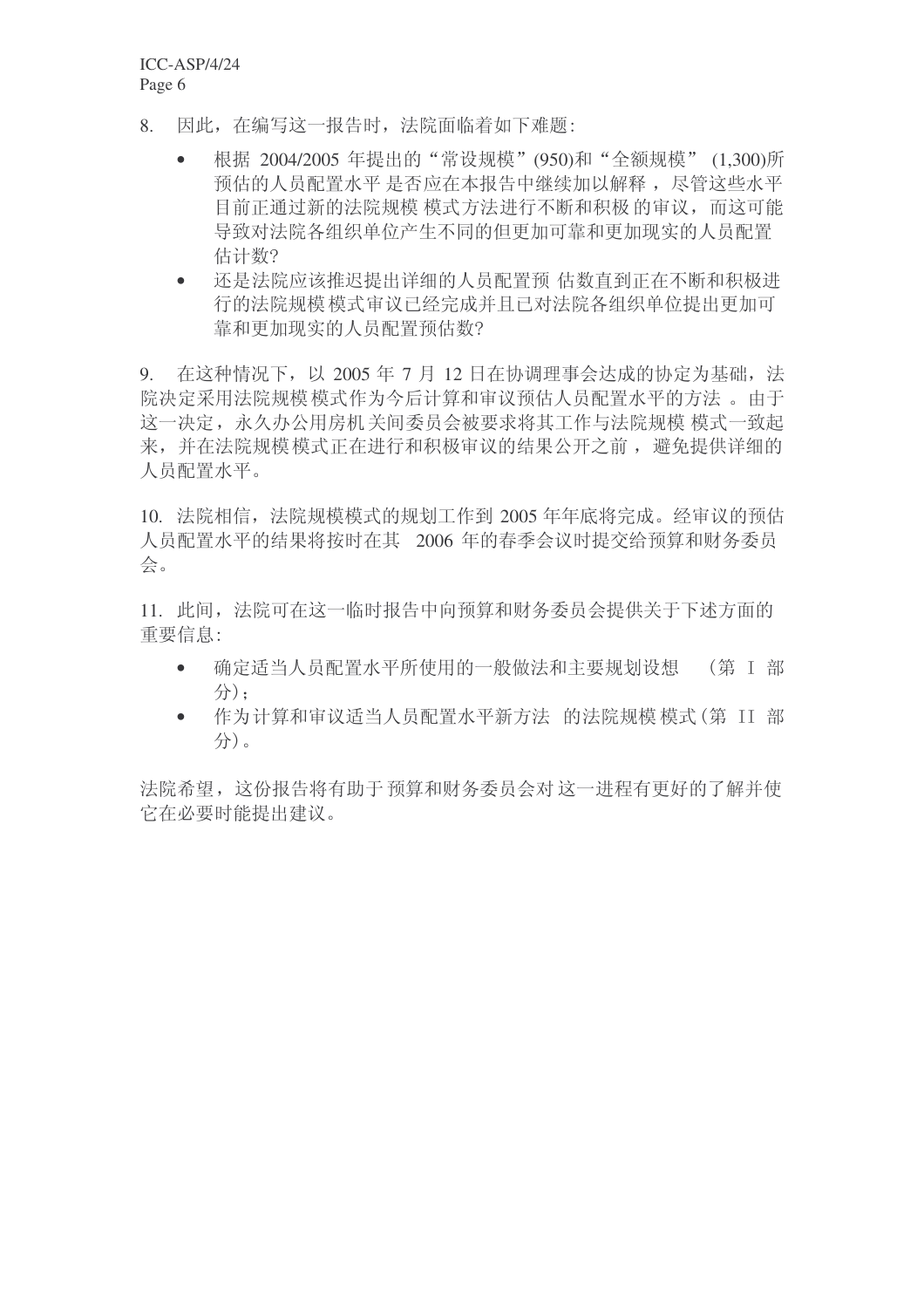#### I. 确定适当人员配置水平所使用的一般做法和主要规划设想

12. 确定适当人员配置水平的规划工作主要以在这一节中。 概述 的考虑为基 础。

#### $I.1$  一般做法: 资源驱动的人员配置水平规划

13. 永久办公楼的规模在很大程度上取决于在海牙的。必要工作规模水平(=产 出)。工作规模水平取决于两个因素:

- 1. 对法院行使管辖权的需求: 即在任一时间提交给法院的情势的数量:
- 2. 可用的财务资源。

14. 确定法院要满足的需求量的困难之处和有关的适当人员配置水平问题主要 关系到下列方面:

- 法院是一个新的和独特的组织, 没有样板可学而且只有有限的实践经 验.
- 预测法院管辖权 内的犯罪是否会 发生或在哪 里发生实际上是不可能 的。
- 不能确定各国对那些 对国际犯罪应负责的人是否将有行使刑事管辖权 的首要责任:
- 不能确定提交给法院的情势的类型和复杂性 (见下面):
- 不能确定各国是否以及在什么程度上将与法院合作 , 特别是在逮捕和 向法院移交那些对国际犯罪应负责的人的方面。

15. 应该强调的是, 法院可能永远不能成为一个纯粹以需求驱动的组织。将永 远不可能对任何时间提交到法院的所有情势都立即做出反应,因为这将需要一 种不合理的后备能力。

#### I.2 用来确定适当人员配置水平所使用的主要规划设想

16. 法院永久办公楼是从中长期的角度规划的。因此, 法院有必要尽其所能, 在目前已有的所有数据、资料和专门知识的基础上, 对法院未来的工作和工作 量做出规划设想,并尽可能认真地提出有关的人员配置预估数。

17. 确定活当人员配置水平所使用的主要规划设想见下面的说明。

#### I.2.1 灵活性——常设规模和全额规模

18. 法院继续努力实现短期和长期的目标, 即以一个尽可能小规模和有效的组 织及人员来管理国际刑事司法事务。为了实现这些基本的政策目标,本组织、 其人员以及法院结构和办公楼必须保持高度的灵活性。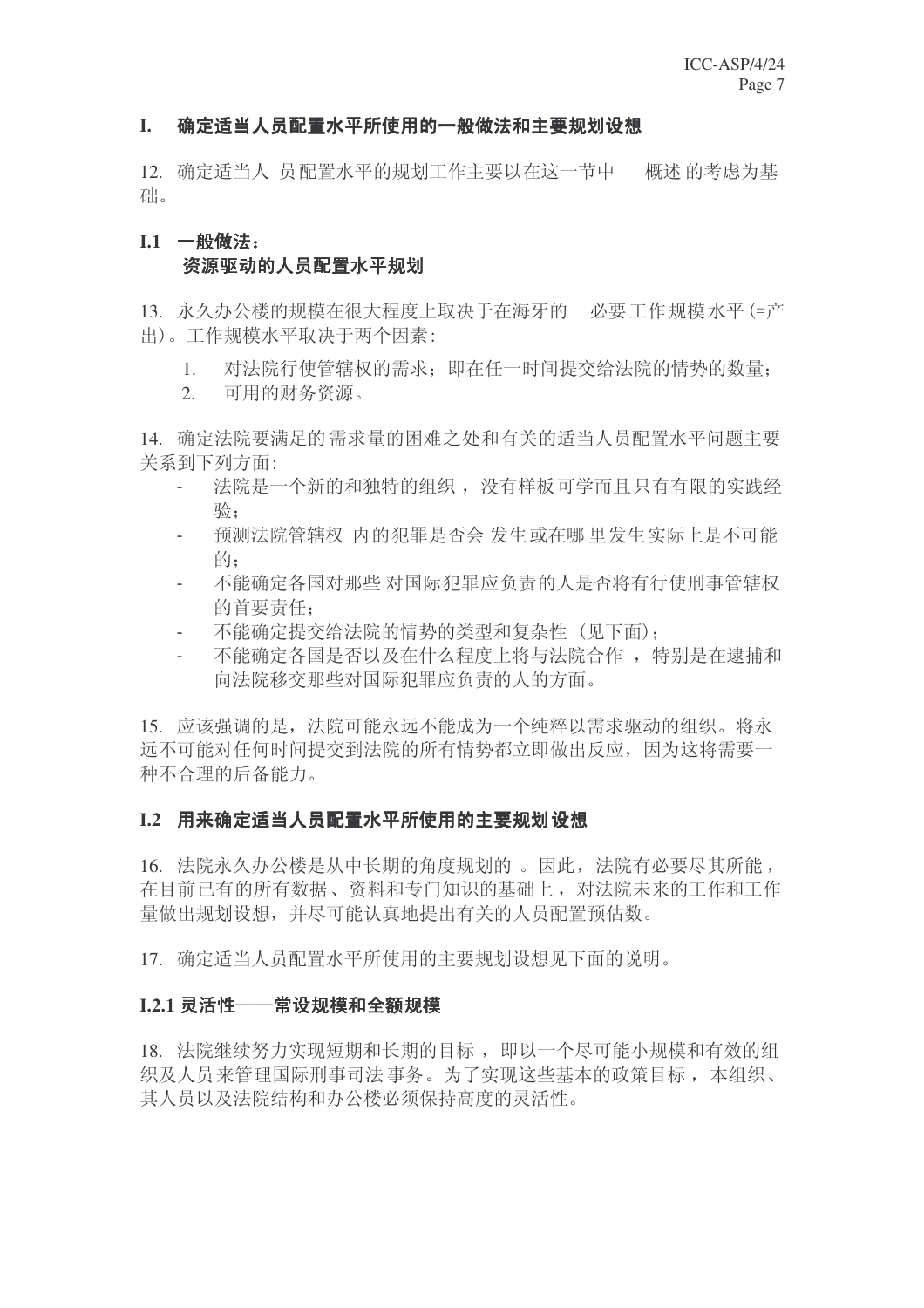19. 法院希望回顾在项目介绍中谈到的它目前对永久办公楼的规划设想, 法院 将不断地对这些设想进行审议,<sup>2</sup>直至实际建造工程开始之前的最后一刻。

20. 建筑应当有足够的灵活性, 既能容纳常设规模(950 名工作人员), 也就 是最初的占用人数,也能容纳全额规模(1.300 名工作人员)而又不扩建已有的 建筑物。

- 21. 目前的假设是, 法院按常设规模将最多能够进行:
	- 两项复杂的调查(或更多的不太复杂的调查, 这取决于地点、语言、 时区等因素);
	- 每天最多可达三次的听讯。
- 22. 目前的假设是, 法院按全额规模将能够进行:
	- 三项复杂的调查 (或更多的不太复杂的调查, 这取决于地点、语言、 时区等因素):
	- 每天最多可达六次听讯。

23. 由于常设规模和全额规模是由"复杂的调查"的概念所决定的,所以似乎 应当进一步分析有关的规划假设。

#### **I.2.2 调查的复杂性**

24. 虽然所要调查的犯罪的程度显然是一个重要的因素, 但所想象的复杂性不 仅仅关系到所涉及的犯罪的严重程度。其他影响到必要工作地点数目的重要因 素是:

- − 正在调查的事件的数量和规模:
- 调查在一个国家讲行时,该国的合作程度。当该国完全合作时:
	- − 大部分的实际调查可以由当地的执法机构讲行:
	- 法院人员得到后勤支持和保护;
	- − 该国对证人讲行寻找、运送和保护:
	- − 被害人得到当地支持和保护:
- 所涉及语言的数量和种类:
	- − 非工作语言的数量直接影响到为调查和起诉而 在法院所在地需 要的口译和笔译人员数量:
	- − 如果涉及到稀有方言, 便会产生可能影响到诉讼的特殊问题:
- 当地的安全形势:
	- 如果法院是在一个冲突地区开展 活动, 那么对被害人和证人安 全(有可能要转移)的关切将会增加;

<sup>&</sup>lt;sup>2</sup>目前是通过法院规模模式。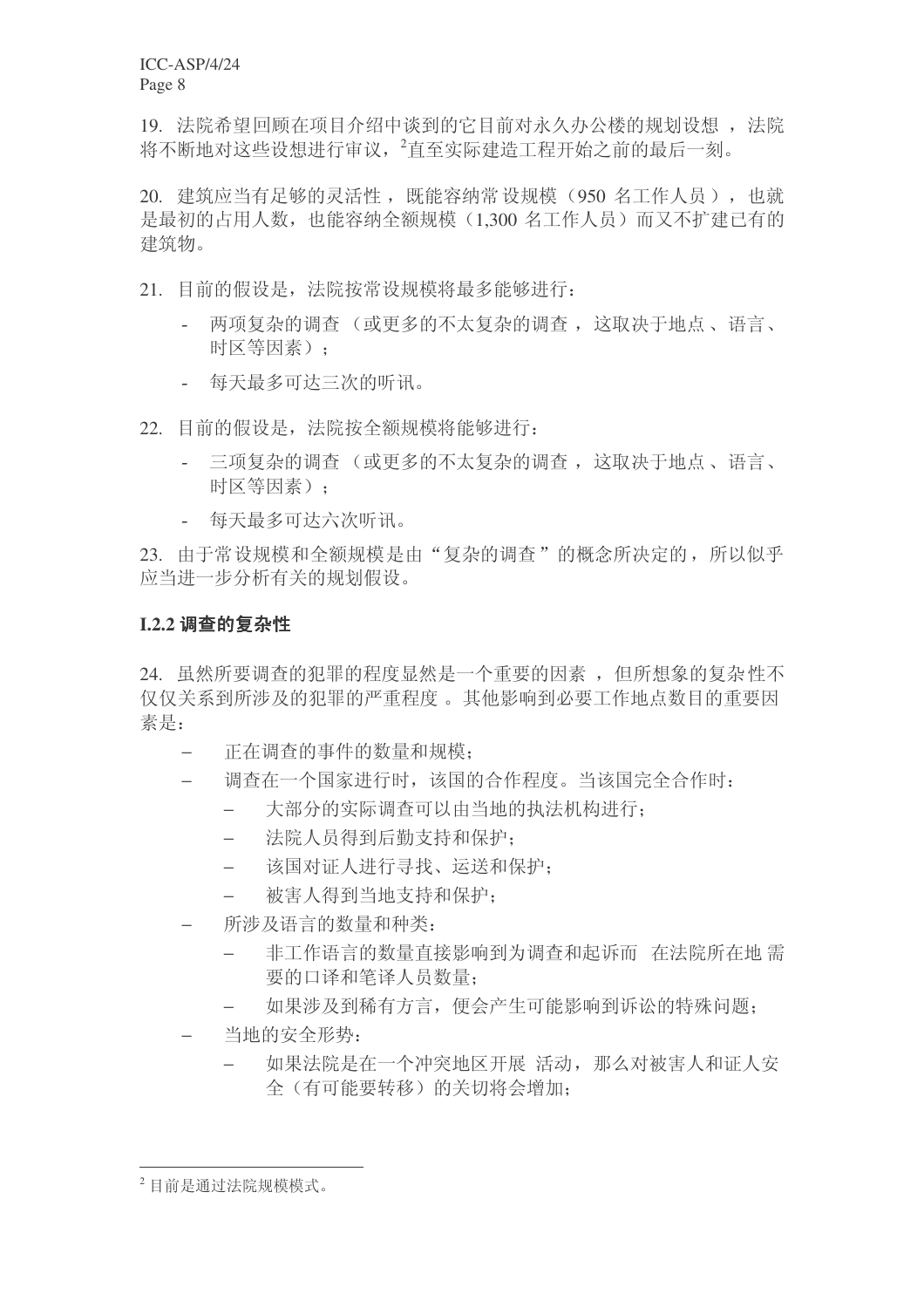- − 如果实际的安全形势使得法院不能在可接受的风险范围内开展 活动, 那么有些正常情况下完全可以 在实地开展的工作则将要 在法院所在地讲行:
- 地点: 情势之间的距离和关系:
	- 如果情势发生的地点相差很远,, 就不可能建立联合的支持网 络:
	- − 如果情势处在不同而且是相差很远的时区, 就必须要有 24 小时 支持的结构。

25. 由于不可能预见到将来的情势会是什么样,所以法院必须考虑到某些最坏 的情况, 这对人员配置水平需求有重大的影响。而且, 根据目前估计的人员配 置水平,不可能涵盖所有的复杂情况,所以必须做最大的努力确定一个合理的 平均水平。

#### **I.2.3 调查/案件的比率**

- 26. 为了计算出工作量, 采用了以下对人员配置水平有影响的进一步假设3:
	- 假设检察官办公室所分析的每四个情势中<sup>4</sup>将有一个讲行调杳。假设 每一情势最多将有四个案件。每一案件中的被告人最多可达四人(即 那些负有最大责任的人)。
	- 假设一次庭审或听讯时间为四小时。这意味着每天每间审判室可能要 有两次听讯, 因此, 三间审判室按全额规模算每年应当能够举行多达 1,200 次的听讯。
	- 为每一案件做出了如下假设:
		- → 每年 200 个开庭日:
		- 在调查和预审阶段, 每个案件 10 个证人:
		- ー 宙判阶段每个案件每年 145 名证人:
		- − 每个案件 15 名鉴定证人:
		- − 每个案件每年 30 个证人支持人员:
		- → 每个案件 4 名被告:
		- → 每个案件 4 个辩护小组:
		- − 每个案件2名被害人代理。
- 27. 对人员配置水平的计算尽可能按照一项或多项。工作水平需要的标准小组 (例如每一情势一个调杳小组) 来讲行。所需要的人员总数是通过将 达到假设 工作规模所需要的许多小组相加来确定的。

 $3$  这些举例中使用的数字来自于 2006 年预算建议。数字是以检察官办公室实际正在调查的案件 的具体情况为基础的。这些数字在每一新的案件中可能有所不同,因此,将按个案处理的原则 重新考虑的数字将作为以法院规模模式为基本工具的重新计算的基础。

<sup>&</sup>lt;sup>4</sup> 这不包括(在申诉初步看来是否合理,以及管辖权/可受理性方面)对申诉的初步分析/审查, 而是指为了决定是否开始调查而对情势进行的后期分析。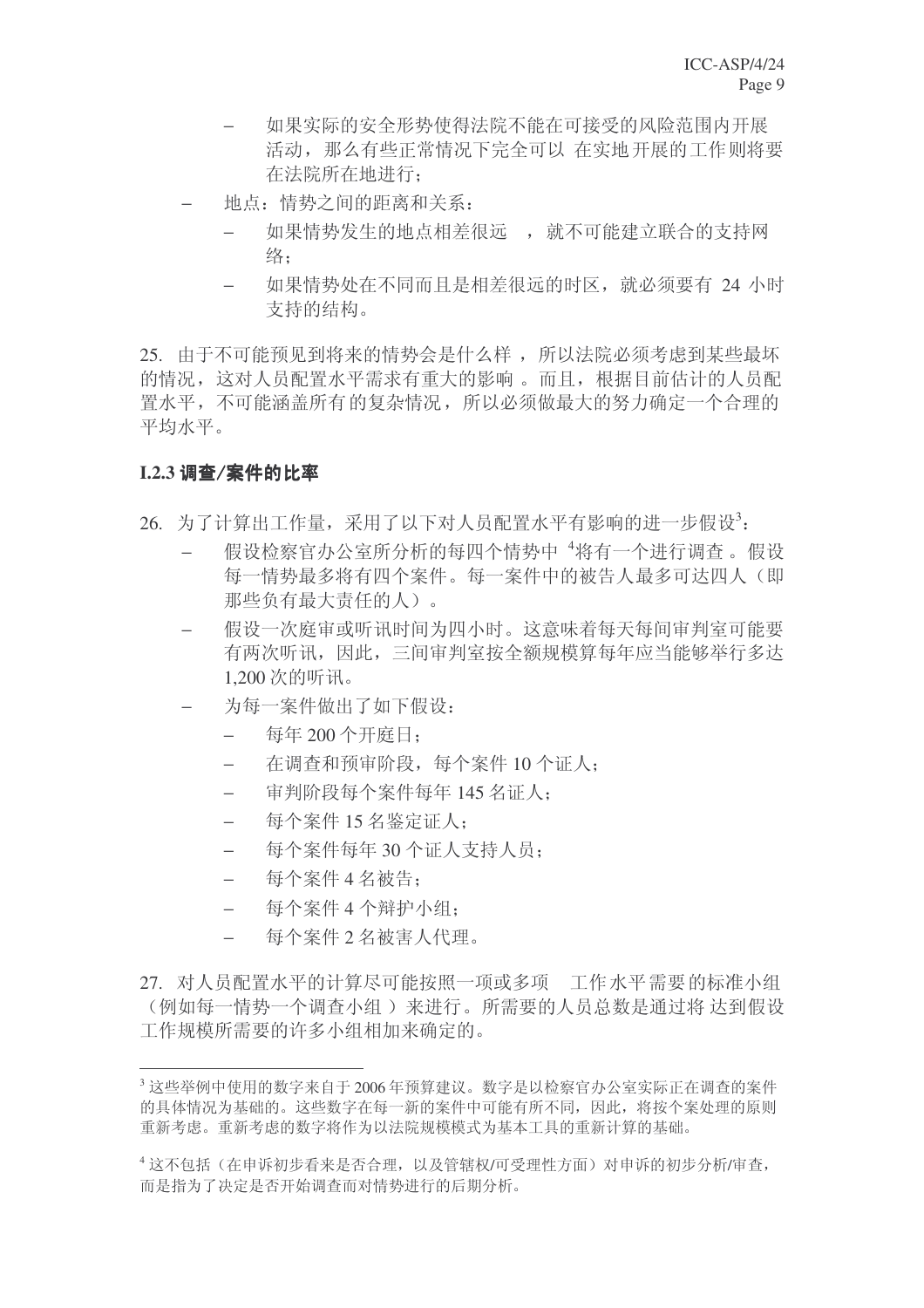28. 因此决定总体人员配置水平的有两大因素:

- 标准小组的数量:
- 标准小组的构成。

前者取决于法院所要求的工作水平, 后者取决于所需要的每一单位的工作 规 模。关于标准小组的构成, 应当记住一个小组所能应付的工作量将决定诉讼活 动时间的长短。因此小组越大,完成调查/案件的时间就越短。鉴于法院具有不 能无理由推迟审讯的义务, 这是一个特别敏感的因素。

29. 对于那些其任务与法院的业务活动没有直接关系的单位来说 (例如信息技 术部门、财务部门等), 法院尽力采用基本的标准。

#### Ⅱ. 法院规模模式──一种计算和审议适当人员配置水平的新方法

30. 法院规模模式采用生产线的模式。它把法院的核心活动分为不同的 "阶 段", 所有这些阶段大体上与产生某种"产品"的职能相对应。每一阶段的最 大产出是根据这种划分进行计算的。通过进行不同的模拟(例如"增加标准小 组数量"、"标准小组的不同构成"),有可能确定不同阶段之间的最佳平 衡,并改善核心活动相互之间以及与支持活动之间的组合。

- 31. 模式的设计是为了服务于法院管理方面的下述目的:
	- 首先,作为一种内部规划手段,它将使法院每一机关、司和科的规模 和产出能够得到协调:
	- 第二, 它可以成为解释预算选择的有用工具:
	- 第三,有助于法院未来发展方面的决策。

32. 在这项工作过程中,而且在努力与永久办公用房机关间委员会协调的情况 下, 可以清楚地看到模式为确定法院在永久办公楼方面的需求提供了一个合适 的方法。

33. 在这种情况下, 模式将使确定不同的产出能力(例如调查的数量)和相应 的人员水平成为可能。除此之外, 它将有助于确定各单位之间在人员方面的 最 佳比例。因此, 模式将表示出未来办公楼的规模以及所需要的职能。

34. 应当强调指出,模式采用了一种在很大程度上由资源决定而不是完全由需 **求决定的方法。这意味着其出发点是"用 Χ 资源我们能够做到的是什么"而不** 是"我们需要什么样的资源来应对 Y 情势"。其原因是, 不可能预见到法院有 理由干预的情势什么时候出现以及它的程度。然而,这一模式也可以用于计算 所选择的任何产出所需要的人员配置水平。

35. 在可能的情况下, 模式是以法院到目前为止的经验作为 基础, 而且在很大 程度上依赖于统一的假设, 虽然这一点很清楚, 但是它需要不断地根据新经验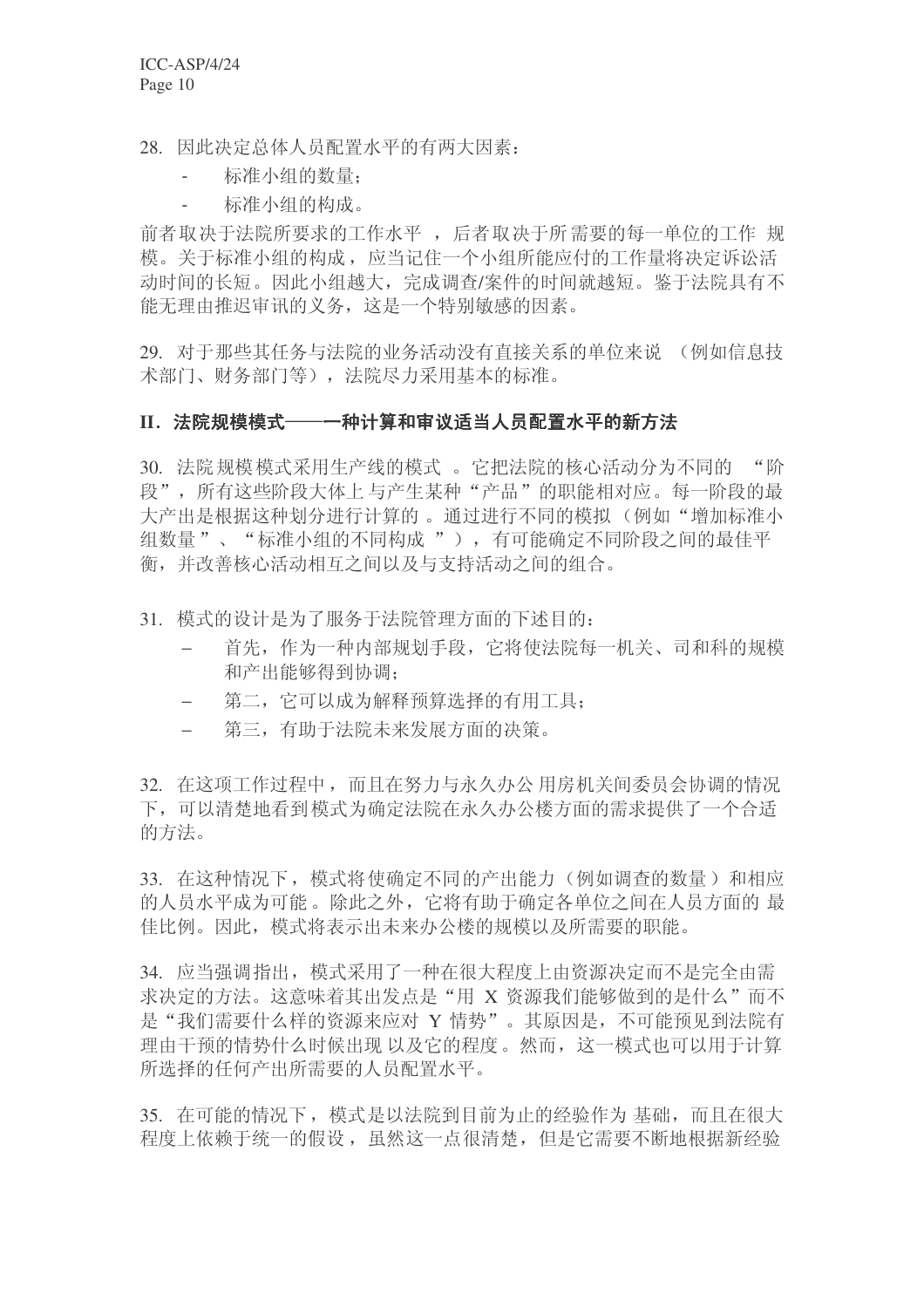和业务及战略决定来加以评估。然而, 它将为知情决策提供一个坚实的基础。 法院正在努力完成这一规模模式,以便能够在 2005 年年底之前交出。

36. 根据法院规模模式的计算和方法, 将有可能为永久办公楼确定每一单位人 员配置水平的最佳构成。

37. 这一工作的结果, 将及时地提交给预算和财务委员会 2006 年的春季会议。 应当强调指出, 这项工作大概只会对估计的总体人员配置水平产生微小的影 响。然而, 法院规模模式将使法院能够确定在最终通过的常 设和全额规模情况 下各种工作水平的最佳人员构成。

#### 结论: 进一步的规划工作和正在进行的对预估人员配置水平的审议

38. 法院愿意重申它的承诺, 即不断地审议人员配置水平和假设是否恰当, 而 这种恰当性是其基础。这是一项将延续到设计阶段并一直到实际建造开始(有 望在 2009年开始)的承诺。

39. 将基本上像本报告所解释的那样使用三种方法审议目前预估的人员配置水 平是否恰当:

- 1. 战略规划项目小组正在进行的关于法院 规模模式的工作。预计在 2006 年年初将能够得到以经过审议的人员配置水平的形式出现的法 院规模模式结果:
- 2. 根据法院从院长会议、分庭、书记官处和缔约国大会秘书处适当的人 员配置中不断得出的经验正在进行的对人员配置必要性的审议:
- 3. 年度预算审查工作以及使预算和财务委员会及大会能够为下列单位确 定合适的人员配置水平并为此提供最终授权的相关机会: 院长会议、 分庭、检察官办公室、书记官处和缔约国大会秘书处。